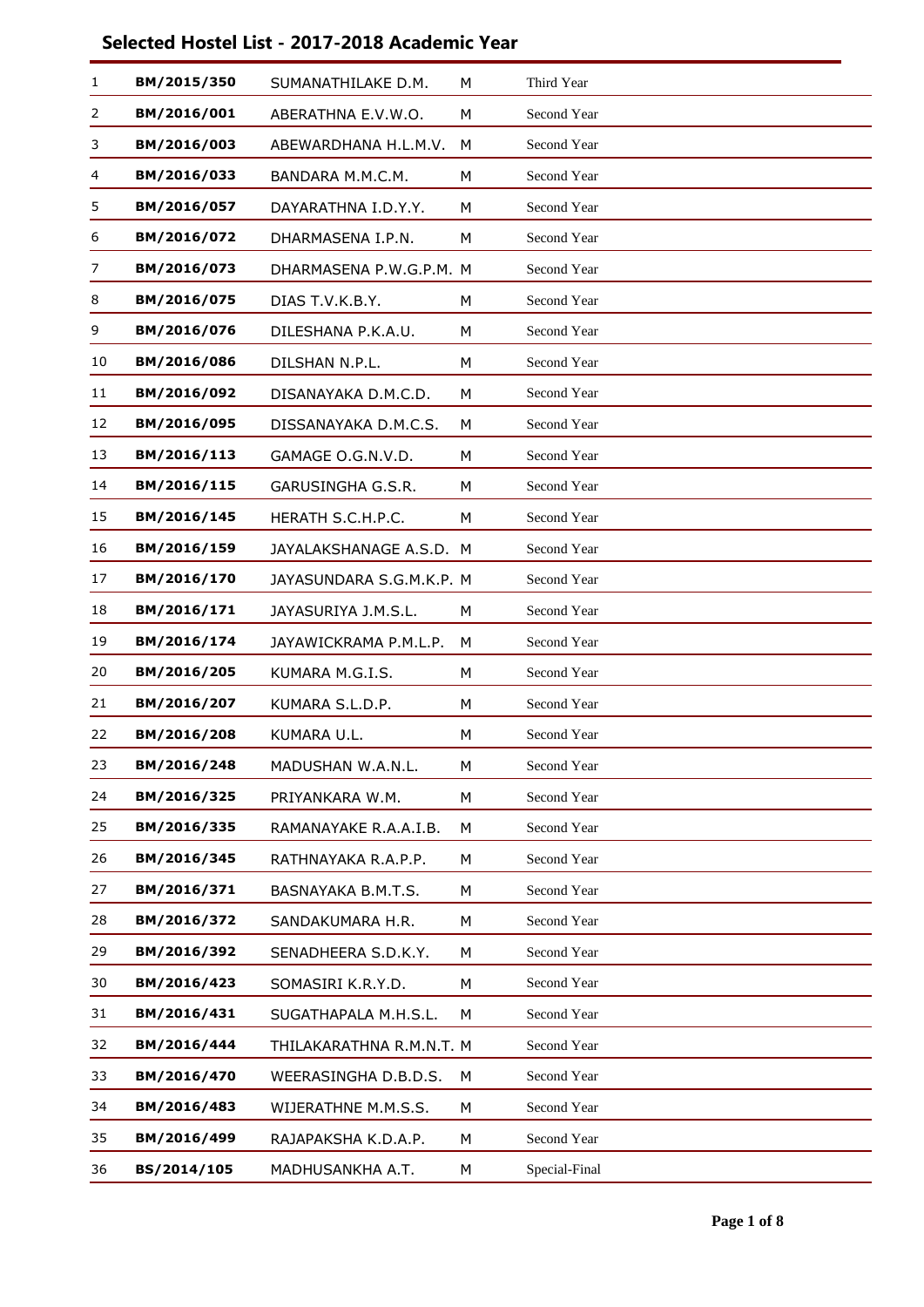| 37 | BS/2016/033 | DILHAN M.W.S.           | M | Second Year |
|----|-------------|-------------------------|---|-------------|
| 38 | BS/2016/072 | KUMARA H.M.T.D.         | М | Second Year |
| 39 | BS/2016/091 | NAYANANANDA R.N.S.S.    | м | Second Year |
| 40 | BS/2016/111 | RAJAPAKSHA R.P.G.A.P.   | М | Second Year |
| 41 | CM/2016/023 | DAYANANDA W.G.D.R.C.    | М | Second Year |
| 42 | CM/2016/055 | GUNARATHNA A.V.U.C.     | м | Second Year |
| 43 | CM/2016/071 | JAYARATHNA M.H.L.       | M | Second Year |
| 44 | CM/2016/073 | JAYASINGHE D.S.C.       | M | Second Year |
| 45 | CM/2016/079 | JAYAWICKRAMA N.G.A.S.   | M | Second Year |
| 46 | CM/2016/081 | KARIYAKARAWANA K.I.P.   | M | Second Year |
| 47 | CM/2016/086 | KODITHUWAKKU K.A.I.A. M |   | Second Year |
| 48 | CM/2016/155 | SANKITHA G.A.A.         | м | Second Year |
| 49 | CM/2016/180 | WEERASEKARA W.M.N.S.    | M | Second Year |
| 50 | CM/2016/189 | WIJERATHNE P.G.M.D.B.   | М | Second Year |
| 51 | CM/2016/194 | WIJETHUNGA W.M.L.A.B.   | м | Second Year |
| 52 | CS/2016/016 | KALISTAN N.             | M | Second Year |
| 53 | CS/2016/021 | LIYANAGE L.P.S.K.       | М | Second Year |
| 54 | CS/2016/039 | SHEHAN D.N.             | М | Second Year |
| 55 | CT/2016/012 | DILUJAN P.              | M | Second Year |
| 56 | CT/2016/019 | HERATH T.W.G.P.S.       | M | Second Year |
| 57 | CT/2016/027 | JAYASANKA H.G.N.        | М | Second Year |
| 58 | CT/2016/036 | LIYANAGE D.A.W.         | M | Second Year |
| 59 | CT/2016/037 | MADHURANGA H.M.L.       | М | Second Year |
| 60 | CT/2016/042 | MALAVAN T.              | М | Second Year |
| 61 | CT/2016/060 | SANDARUWAN R.D.T.       | М | Second Year |
| 62 | CT/2016/063 | SARUKAN G.              | М | Second Year |
| 63 | CT/2016/064 | SENANAYAKA N.H.G.S.     | М | Second Year |
| 64 | CT/2016/069 | VIDURANGA M.H.A.        | М | Second Year |
| 65 | CT/2016/070 | VINOJITH N.             | М | Second Year |
| 66 | CT/2016/072 | W.M.M.M NAVEEN MADUS M  |   | Second Year |
| 67 | CT/2016/075 | WIJERATHNA H.M.V.M.     | M | Second Year |
| 68 | EM/2016/020 | KOMAHAN M.              | М | Second Year |
| 69 | EM/2016/021 | KULATHILAKA K.L.M.      | М | Second Year |
| 70 | EM/2016/026 | MAKANDURA U.M.C.S.      | М | Second Year |
| 71 | EM/2016/034 | PATHIRANA I.L.W.        | М | Second Year |
| 72 | EM/2016/036 | PUSHPAKA M.A.A.         | М | Second Year |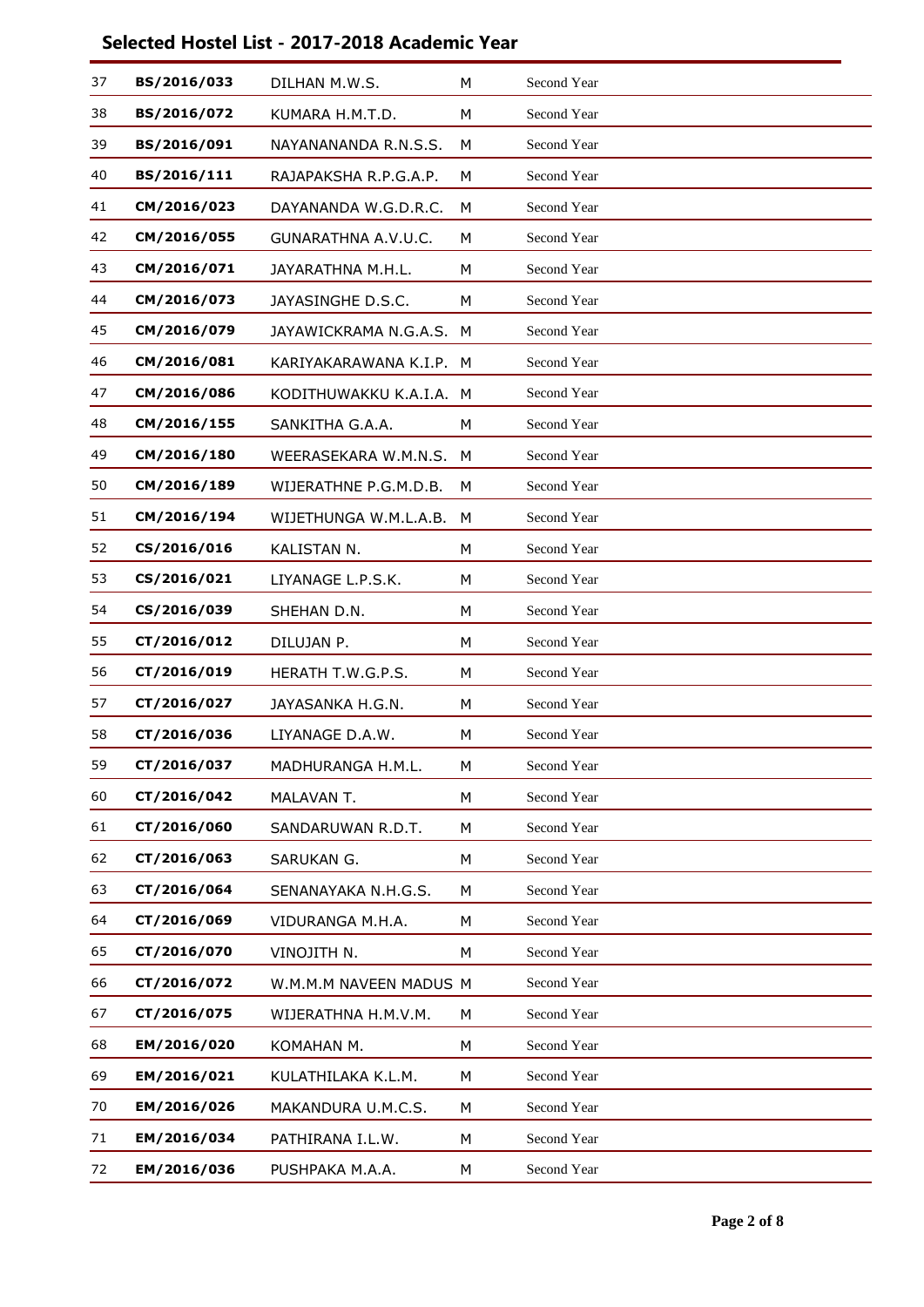| 73  | EM/2016/051  | WICKRAMASINGHA W.S.B M         |   | Second Year   |  |
|-----|--------------|--------------------------------|---|---------------|--|
| 74  | EM/2016/055  | PIRIYATHARSAN N.               | M | Second Year   |  |
| 75  | ET/2016/007  | BANDARA B.M.M.U.D.             | м | Second Year   |  |
| 76  | ET/2016/018  | DISSANAYAKE H.P.H.D.           | M | Second Year   |  |
| 77  | ET/2016/026  | GUNATHUNGA W.D.D.P.            | M | Second Year   |  |
| 78  | ET/2016/034  | KARUNARATHNA W.G.N.            | M | Second Year   |  |
| 79  | ET/2016/037  | KHAN A.A.S.                    | M | Second Year   |  |
| 80  | ET/2016/040  | LAKMAL G.A.T.                  | M | Second Year   |  |
| 81  | ET/2016/042  | LUXSANTH V.                    | M | Second Year   |  |
| 82  | ET/2016/044  | MADHUSANKHA N.S.               | M | Second Year   |  |
| 83  | ET/2016/046  | MADHUSHANKA W.S.               | M | Second Year   |  |
| 84  | ET/2016/052  | PATHIRANA P.H.P.U.R.           | м | Second Year   |  |
| 85  | ET/2016/054  | PERERA A.A.T.J.                | M | Second Year   |  |
| 86  | ET/2016/065  | RIJATH S.A.M.                  | M | Second Year   |  |
| 87  | ET/2016/067  | S.L.J RUKSHAN                  | M | Second Year   |  |
| 88  | ET/2016/072  | SANJAYA M.A.G.S.               | M | Second Year   |  |
| 89  | ET/2016/075  | SIVARAM T.                     | M | Second Year   |  |
| 90  | ET/2016/076  | SRIMAL R.M.S.K.                | м | Second Year   |  |
| 91  | ET/2016/077  | SUHASHAN R.                    | M | Second Year   |  |
| 92  | ET/2016/078  | SUJAN K.                       | M | Second Year   |  |
| 93  | ET/2016/082  | THILAKAWARDHANA Y.K.           | M | Second Year   |  |
| 94  | ET/2016/083  | THUVARAKAN M.                  | M | Second Year   |  |
| 95  | ET/2016/087  | WIMALACHANDRA B.P.             | M | Second Year   |  |
| 96  | HS/2014/0216 | DILSHAN W.P.                   | М | Special-Final |  |
| 97  | HS/2014/0574 | LEKAMGE K.L.T.A.V.K.           | М | Special-Final |  |
| 98  | HS/2015/0066 | BALASURIYA K.H.P.M.            | М | Third Year    |  |
| 99  | HS/2015/0276 | <b>GHANARATHNA K.M.U.C.C M</b> |   | Third Year    |  |
| 100 | HS/2016/0028 | ADIKARI A.M.M.M.               | M | Second Year   |  |
| 101 | HS/2016/0032 | ALGEWATHTHA L.M.               | М | Second Year   |  |
| 102 | HS/2016/0048 | AMARASINGHE W.I.G.             | М | Second Year   |  |
| 103 | HS/2016/0054 | AMARAWICKRAMA D.L.I.S M        |   | Second Year   |  |
| 104 | HS/2016/0067 | ARIYARATHNA H.P.D.M.D. M       |   | Second Year   |  |
| 105 | HS/2016/0070 | ARIYARATHNA P.K.C.G.           | M | Second Year   |  |
| 106 | HS/2016/0080 | ATHUKORALA P.A.H.L.            | М | Second Year   |  |
| 107 | HS/2016/0088 | BANDARA H.M.R.L.               | М | Second Year   |  |
| 108 | HS/2016/0089 | BANDARA I.H.R.T.M.             | М | Second Year   |  |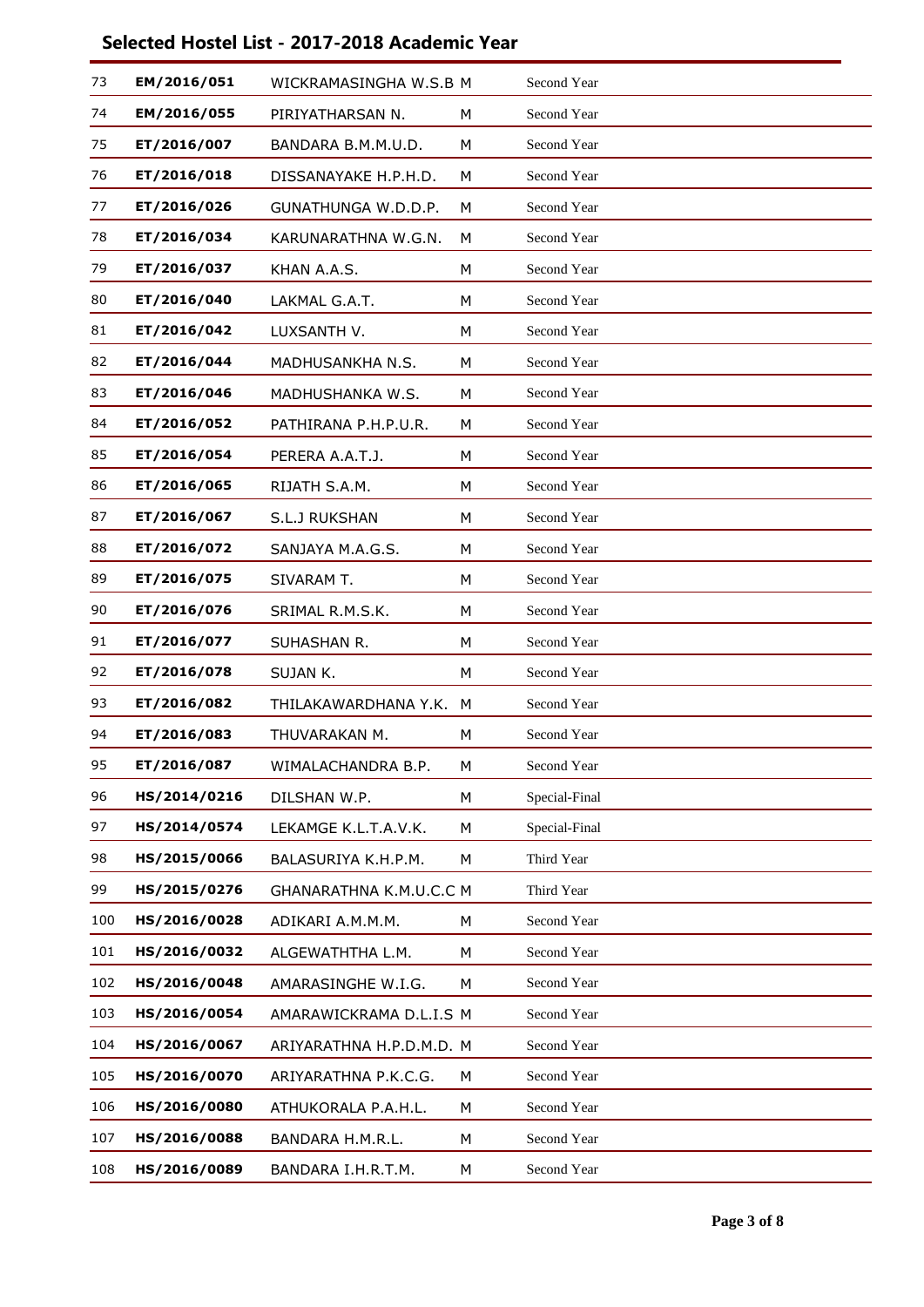| 109 | HS/2016/0090 | BANDARA J.M.M.W.         | M | Second Year |
|-----|--------------|--------------------------|---|-------------|
| 110 | HS/2016/0094 | BANDARA R.M.D.M.         | М | Second Year |
| 111 | HS/2016/0105 | BIMSARA S.A.D.L.         | м | Second Year |
| 112 | HS/2016/0125 | CHATHURANGA K.A.N.       | M | Second Year |
| 113 | HS/2016/0140 | DARSHANA R.M.C.          | М | Second Year |
| 114 | HS/2016/0141 | DARSHANA T.H.S.          | М | Second Year |
| 115 | HS/2016/0168 | DEVAPPRIYA G.L.          | M | Second Year |
| 116 | HS/2016/0214 | DISSANAYAKA D.M.A.M.     | М | Second Year |
| 117 | HS/2016/0226 | DISSANAYAKA H.M.P.P.     | м | Second Year |
| 118 | HS/2016/0232 | DISSANAYAKE D.M.N.N.     | М | Second Year |
| 119 | HS/2016/0257 | EKANAYAKE E.M.S.S.B.     | М | Second Year |
| 120 | HS/2016/0277 | GAJANAYAKA G.M.S.M.      | м | Second Year |
| 121 | HS/2016/0315 | GUNAWARDANA D.S.         | M | Second Year |
| 122 | HS/2016/0317 | GUNAWARDHANA P.W.A.      | M | Second Year |
| 123 | HS/2016/0365 | HERATH H.M.N.S.          | м | Second Year |
| 124 | HS/2016/0374 | HETTIARACHCHI H.A.R.M. M |   | Second Year |
| 125 | HS/2016/0382 | HEWAGE H.P.R.K.          | М | Second Year |
| 126 | HS/2016/0390 | INDUNIL R.I.             | м | Second Year |
| 127 | HS/2016/0438 | JAYASUNDARA P.D.         | M | Second Year |
| 128 | HS/2016/0442 | JAYATHILAKA H.P.M.N.     | М | Second Year |
| 129 | HS/2016/0486 | KAPUGAMAGE K.G.N.S.      | м | Second Year |
| 130 | HS/2016/0495 | KARUNARATHNA W.A.L.M. M  |   | Second Year |
| 131 | HS/2016/0514 | KAVINDA R.S.V.P.         | М | Second Year |
| 132 | HS/2016/0537 | KUMARA D.H.T.S.M.        | М | Second Year |
| 133 | HS/2016/0538 | KUMARA K.I.N.            | М | Second Year |
| 134 | HS/2016/0546 | KUMARA S.I.H.            | М | Second Year |
| 135 | HS/2016/0547 | KUMARA S.M.S.U.          | M | Second Year |
| 136 | HS/2016/0618 | MADHUSHAN A.L.           | M | Second Year |
| 137 | HS/2016/0621 | MADHUSHAN W.M.A.B.       | М | Second Year |
| 138 | HS/2016/0631 | MADHUSHANKHA P.T.        | М | Second Year |
| 139 | HS/2016/0651 | MADUSANKA A.A.A.         | М | Second Year |
| 140 | HS/2016/0653 | MADUSANKHA S.A.R.        | М | Second Year |
| 141 | HS/2016/0697 | MEDAWATHTHA M.C.K.       | M | Second Year |
| 142 | HS/2016/0717 | MUNASINGHE H.L.M.S.P.    | M | Second Year |
| 143 | HS/2016/0724 | NADEERA P.A.P.           | М | Second Year |
| 144 | HS/2016/0824 | PRABHATH A.D.S.          | М | Second Year |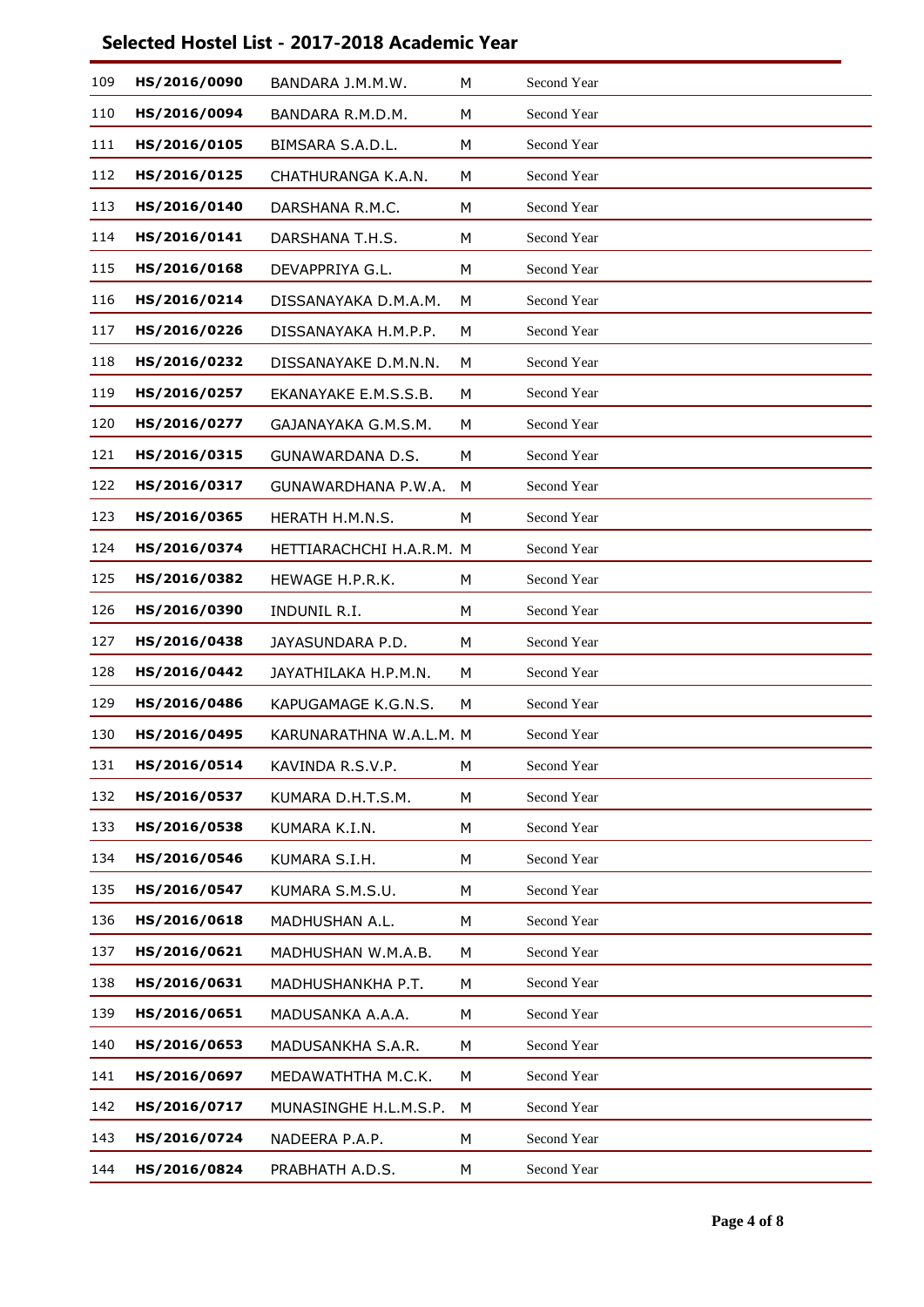| 145 | HS/2016/0825 | PRABOD P.K.S.            | M | Second Year |  |
|-----|--------------|--------------------------|---|-------------|--|
| 146 | HS/2016/0829 | PRAGEETH D.L.N.          | M | Second Year |  |
| 147 | HS/2016/0830 | PRAMODA J.K.K.R.         | M | Second Year |  |
| 148 | HS/2016/0864 | PRIYANTHA Y.D.           | M | Second Year |  |
| 149 | HS/2016/0938 | RATHNAYAKA R.M.L.M.      | M | Second Year |  |
| 150 | HS/2016/0942 | RATHNAYAKA R.M.P.A.U.    | м | Second Year |  |
| 151 | HS/2016/0988 | RUDDRIGU W.D.N.          | М | Second Year |  |
| 152 | HS/2016/1002 | SAMAN R.A.C.             | M | Second Year |  |
| 153 | HS/2016/1003 | SAMANTHILAKA V.G.G.G. M  |   | Second Year |  |
| 154 | HS/2016/1017 | SAMPATH R.A.C.           | M | Second Year |  |
| 155 | HS/2016/1034 | SANDARUWAN E.J.S.        | M | Second Year |  |
| 156 | HS/2016/1036 | SANDARUWAN K.K.G.G.S. M  |   | Second Year |  |
| 157 | HS/2016/1037 | SANDARUWAN P.G.S.        | М | Second Year |  |
| 158 | HS/2016/1038 | SANDARUWAN V.D.          | M | Second Year |  |
| 159 | HS/2016/1046 | SANJEEWA L.A.L.          | М | Second Year |  |
| 160 | HS/2016/1111 | SILVA K.S.S.             | M | Second Year |  |
| 161 | HS/2016/1160 | THILAKARATHNA B.G.D.     | M | Second Year |  |
| 162 | HS/2016/1205 | VITHANAGE V.G.M.K.       | М | Second Year |  |
| 163 | HS/2016/1211 | WANIGARATHNA N.M.        | M | Second Year |  |
| 164 | HS/2016/1220 | WATAGALA W.G.P.C.        | M | Second Year |  |
| 165 | HS/2016/1223 | WEDAGEDARA D.B.          | М | Second Year |  |
| 166 | HS/2016/1244 | WEERATHUNGA G.G.C.S.     | M | Second Year |  |
| 167 | HS/2016/1246 | WEERAWARDANA N.H.S.P M   |   | Second Year |  |
| 168 | HS/2016/1262 | WICKRAMASINGHE W.M.S M   |   | Second Year |  |
| 169 | HS/2016/1268 | WIJAYADEVA H.K.B.L.      | M | Second Year |  |
| 170 | HS/2016/1276 | WIJERATHNA H.R.M.S.      | M | Second Year |  |
| 171 | HS/2016/1279 | WIJERATHNE H.M.T.G.D.L M |   | Second Year |  |
| 172 | HS/2016/1297 | WIJESUNDARA W.M.A.M.     | M | Second Year |  |
| 173 | HS/2016/1307 | WIRANGA D.M.D.           | М | Second Year |  |
| 174 | HS/2016/1315 | KALUGALLA K.G.I.R.       | М | Second Year |  |
| 175 | HS/2016/1504 | SANDARUWAN U.N.          | M | Second Year |  |
| 176 | HS/2016/2036 | SANKALPA.L.U             | M | Second Year |  |
| 177 | HS/2016/2060 | SAMARASINGHE W.M.Y.S. M  |   | Second Year |  |
| 178 | HS/2016/2079 | HENAWALA H.M.J.P.K.      | M | Second Year |  |
| 179 | HS/2016/2091 | KUMARA R.A.M.S.S.        | M | Second Year |  |
| 180 | HS/FT16/0002 | DEWANARAYANA D.A.P.T. M  |   | Second Year |  |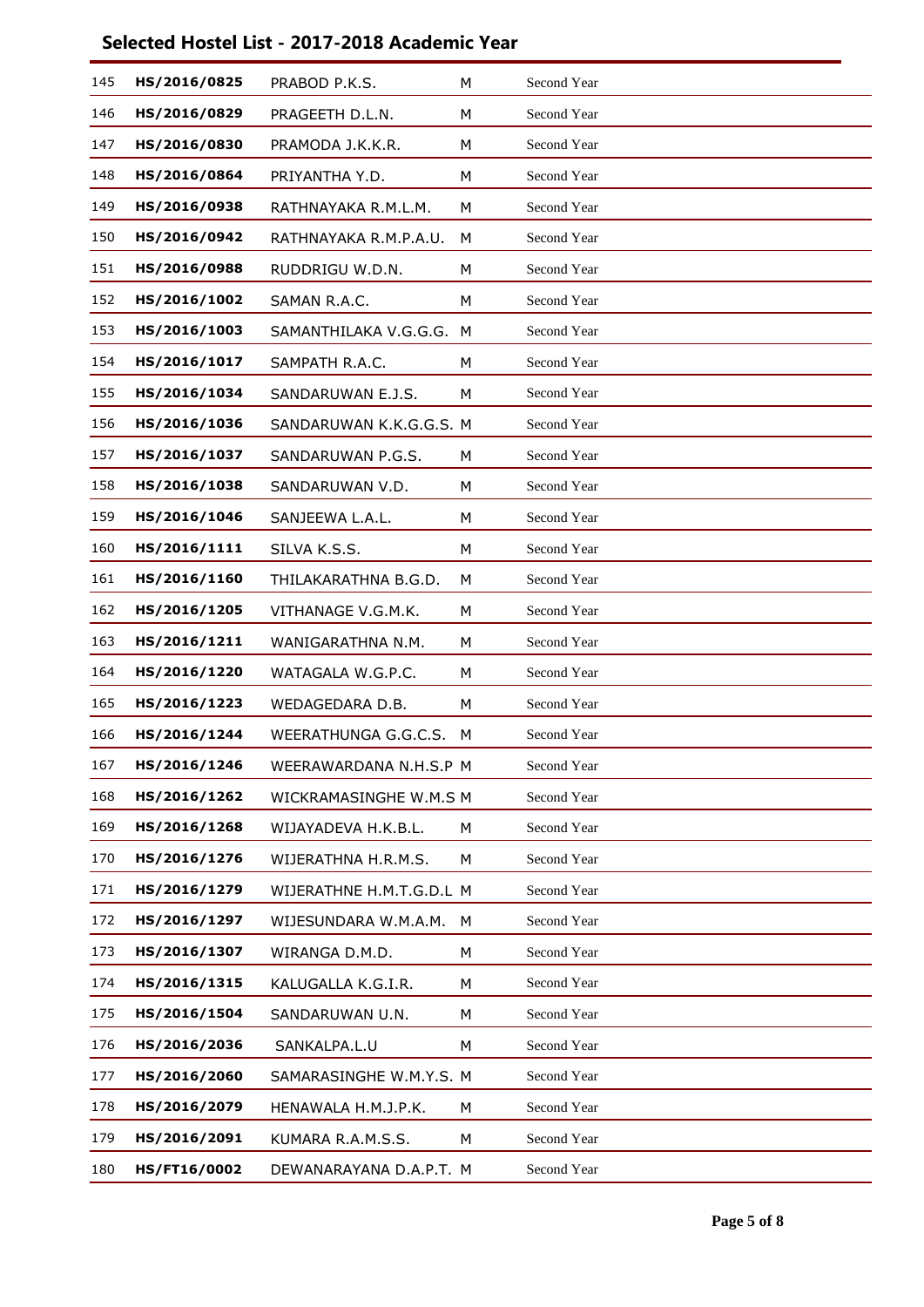| 181 | HS/FT16/0020 | LAKSHANTHA U.W.C.A.      | M | Second Year   |
|-----|--------------|--------------------------|---|---------------|
| 182 | HS/FT16/0031 | RANDIL E.A.I.            | М | Second Year   |
| 183 | HS/PC15/0020 | KIRISHANTH K.            | M | Third Year    |
| 184 | HS/PC16/0003 | ARACHCHI D.A.N.T.D.      | М | Second Year   |
| 185 | HS/PC16/0005 | DHANAVANTHAN R.          | М | Second Year   |
| 186 | HS/PC16/0008 | FOWMIN M.S.M.            | М | Second Year   |
| 187 | HS/PC16/0020 | PATHUM A.M.N.            | М | Second Year   |
| 188 | HS/PC16/0021 | PRADHAP J.               | М | Second Year   |
| 189 | HS/PC16/0030 | THENNAKOON M.S.B.W.T. M  |   | Second Year   |
| 190 | HS/TE16/0004 | ATHAPATHTHU A.P.B.       | М | Second Year   |
| 191 | IM/2014/005  | DE SILVA W.D.M.          | М | Special-Final |
| 192 | IM/2014/009  | HERATH H.M.C.E.B.        | М | Special-Final |
| 193 | IM/2016/019  | FARIH M.F.M.             | M | Second Year   |
| 194 | IM/2016/085  | SUBASINGHE T.H.L.S.      | М | Second Year   |
| 195 | PE/2015/003  | BANDARA K.G.J.C.         | М | Third Year    |
| 196 | PE/2016/004  | BANDARA D.M.D.T.         | М | Second Year   |
| 197 | PE/2016/013  | GIMSHAN E.M.             | М | Second Year   |
| 198 | PE/2016/014  | HANAAN K.R.M.R.          | М | Second Year   |
| 199 | PE/2016/016  | JAYAMANNA W.A.D.S.S.     | М | Second Year   |
| 200 | PE/2016/047  | THUSSIYANTHAN R.         | М | Second Year   |
| 201 | PE/2016/049  | VIJITHAN S.              | M | Second Year   |
| 202 | PS/2014/039  | PREMASINGHE B.G.N.R.M. M |   | Special-Final |
| 203 | PS/2014/260  | VINDULA P.A.N.           | М | Special-Final |
| 204 | PS/2015/007  | AMARASINGHE K.J.A.       | М | Third Year    |
| 205 | PS/2015/066  | KUMARA K.T.N.P.          | М | Third Year    |
| 206 | PS/2015/075  | MADHUSHANKA K.A.D.       | М | Third Year    |
| 207 | PS/2015/130  | SANDARUWAN M.N.D.        | М | Third Year    |
| 208 | PS/2015/219  | MADUSANKA W.M.D.N.       | M | Third Year    |
| 209 | PS/2015/265  | KARIYAWASAM K.T.P.M.     | M | General-Final |
| 210 | PS/2015/320  | JAYATHILAKA K.V.R.U.K.   | М | General-Final |
| 211 | PS/2016/019  | BANDARA Y.M.I.Y.         | М | Second Year   |
| 212 | PS/2016/029  | DARSHANA K.K.D.T.        | М | Second Year   |
| 213 | PS/2016/040  | DILSHAN L.H.K.           | М | Second Year   |
| 214 | PS/2016/045  | DISSANAYAKA D.M.T.P.     | M | Second Year   |
| 215 | PS/2016/089  | JAYASEKARA G.S.N.        | М | Second Year   |
| 216 | PS/2016/108  | KARUNARATHNE G.A.M.      | М | Second Year   |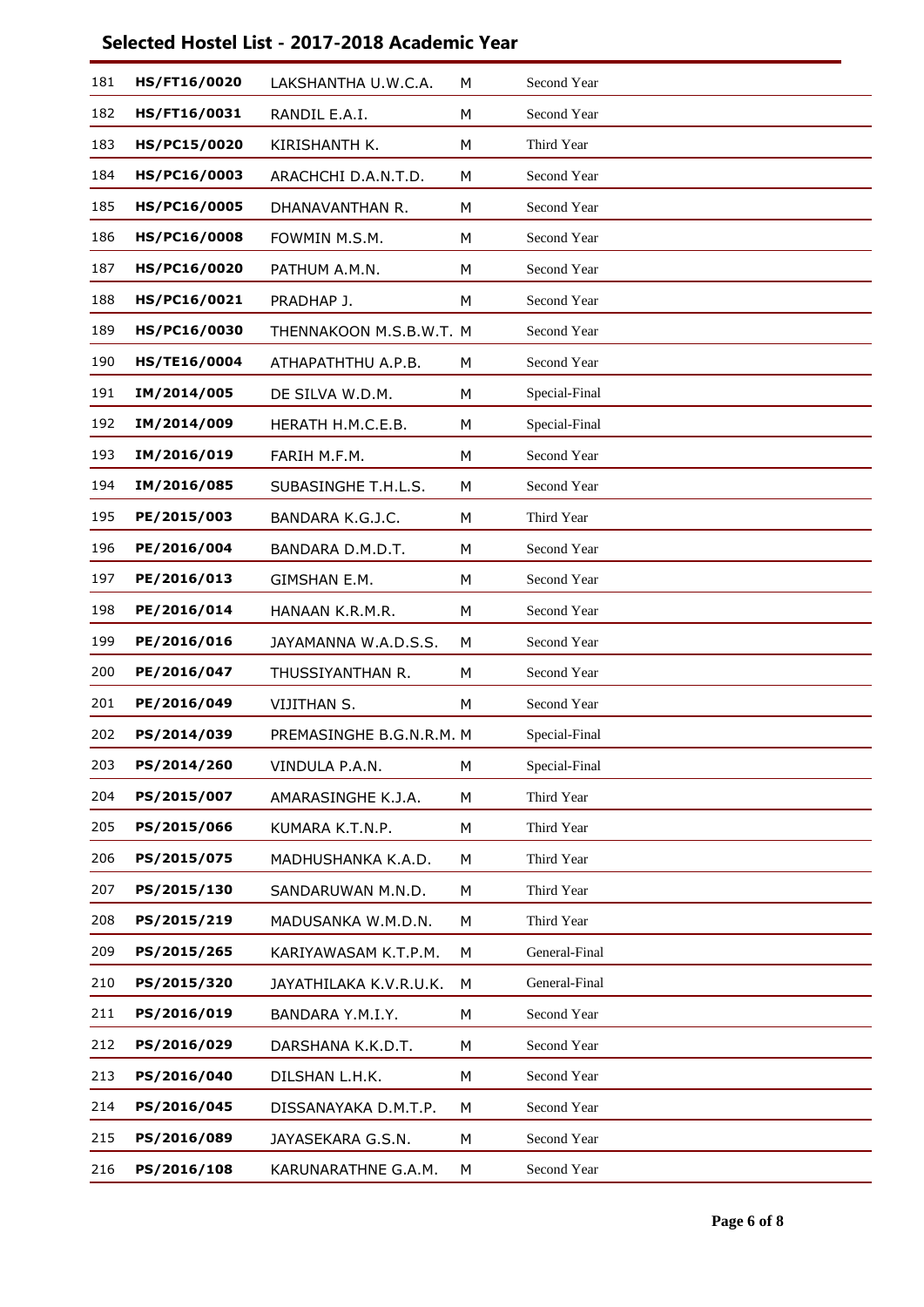| 217 | PS/2016/109 | KARUNASENA G.A.P.       | M | Second Year   |
|-----|-------------|-------------------------|---|---------------|
| 218 | PS/2016/118 | KODITHUWAKKU K.G.S.S. M |   | Second Year   |
| 219 | PS/2016/156 | NIROSHANA P.D.S.        | M | Second Year   |
| 220 | PS/2016/160 | NUWAN L.G.J.            | М | Second Year   |
| 221 | PS/2016/189 | RATHNAYAKE H.M.A.C.B.   | M | Second Year   |
| 222 | PS/2016/204 | SAMPATH L.N.            | M | Second Year   |
| 223 | PS/2016/205 | SAMPATH R.G.L.          | М | Second Year   |
| 224 | PS/2016/214 | SENAVIRATHNA P.G.S.S.   | M | Second Year   |
| 225 | PS/2016/232 | THARASARA H.W.C.        | м | Second Year   |
| 226 | PS/2016/241 | UDAMULLA R.G.C.L.       | М | Second Year   |
| 227 | PS/2016/248 | VIJEPALA W.R.S.B.       | М | Second Year   |
| 228 | PS/2016/253 | WARNASOORIYA W.M.D.G M  |   | Second Year   |
| 229 | PS/2016/267 | WIJESIRI M.U.R.G.P.N.   | М | Second Year   |
| 230 | SE/2014/010 | INTHUJAN R.             | M | Special-Final |
| 231 | SE/2014/025 | RAGULAN G.              | М | Special-Final |
| 232 | SE/2014/026 | RASEEM K.L.A.           | М | Special-Final |
| 233 | SE/2014/027 | REEKAN M.               | M | Special-Final |
| 234 | SE/2014/030 | YATHURSAN V.            | М | Special-Final |
| 235 | SE/2014/039 | NIROSHAN K.             | М | Special-Final |
| 236 | SE/2014/040 | PAVITRAN B.             | M | Special-Final |
| 237 | SE/2014/044 | SHARMILAN T.            | М | Special-Final |
| 238 | SE/2014/046 | VIPISANAN E.            | М | Special-Final |
| 239 | SE/2015/015 | KANISHDAN Y.            | М | Third Year    |
| 240 | SE/2015/021 | MINOLTAN S.L.P.I.       | М | Third Year    |
| 241 | SE/2015/027 | RAMAKRISHNAN R.         | М | Third Year    |
| 242 | SE/2015/034 | SIVAKAJAN N.            | М | Third Year    |
| 243 | SE/2016/007 | EDIRISINGHA J.P.        | М | Second Year   |
| 244 | SE/2016/013 | HERATH H.M.I.D.K.       | M | Second Year   |
| 245 | SE/2016/015 | JENOSHAN J.A.           | М | Second Year   |
| 246 | SE/2016/020 | KESAVAN S.              | М | Second Year   |
| 247 | SE/2016/022 | KUMARA J.A.A.D.         | M | Second Year   |
| 248 | SE/2016/024 | MADURANGA M.G.H.        | М | Second Year   |
| 249 | SE/2016/028 | MITHTHILAN N.           | М | Second Year   |
| 250 | SE/2016/032 | PANKAJAN S.             | M | Second Year   |
| 251 | SE/2016/035 | POWSIKAN K.             | М | Second Year   |
| 252 | SE/2016/037 | PRISTAN N.              | М | Second Year   |